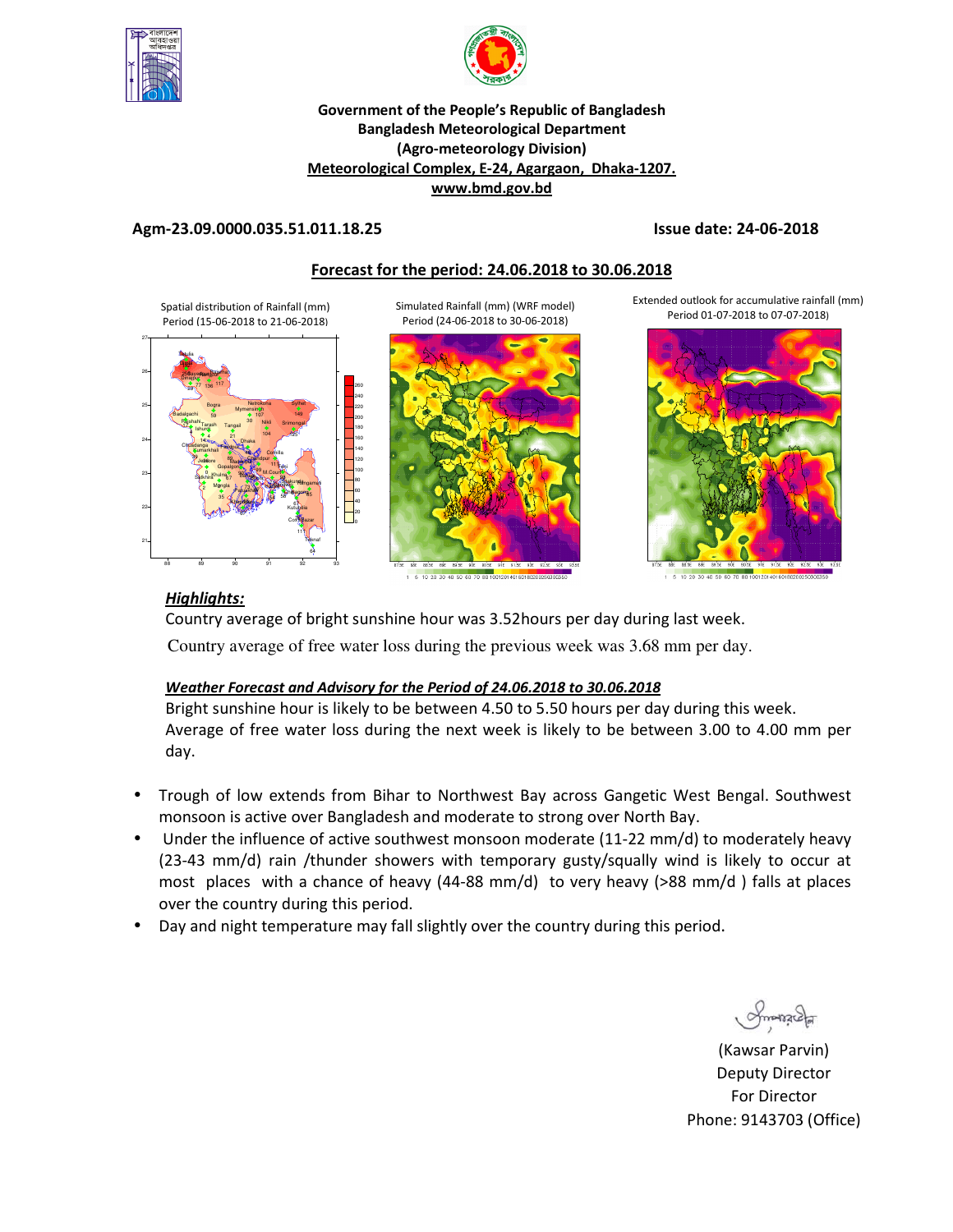# **Short Weather description Period: 15.06.2018 to 21.06.2018** Maximum And Minimum Temperature (Range and Extreme)

| <b>Divisions</b> | range in <sup>o</sup> C | <b>Maximum temperature</b> | <b>Highest maximum</b><br>temperature in <sup>o</sup> C |      |                | Minimum temperature |                          | Range in <sup>o</sup> C |    | Lowest minimum<br>temperature in <sup>o</sup> C |                           |
|------------------|-------------------------|----------------------------|---------------------------------------------------------|------|----------------|---------------------|--------------------------|-------------------------|----|-------------------------------------------------|---------------------------|
| <b>Dhaka</b>     | 26.4                    | °c<br>$-36.5$              | Madaripur & Gopalgonj                                   | 36.5 | $\overline{c}$ | 22.0                | $\overline{\phantom{a}}$ | 29.2                    | °c | Nikli                                           | 22.0 °C                   |
| Mymensingh       | 27.6                    | °c<br>$-35.2$              | Mymensingh                                              | 35.2 | °cı            | 21.3                | $\overline{\phantom{a}}$ | 27.3                    | °c | Mymensingh                                      | $21.3 \text{ }^{\circ}$ C |
| Chattogram       | 27.5                    | °c<br>$-36.7$              | Taknaf                                                  | 36.7 | °cı            | 21.1                | ٠.                       | 29.0                    | °c | Sandwip                                         | 21.1 <sup>o</sup> C       |
| Sylhet           | 27.0                    | °c<br>$-35.4$              | Srimongal                                               | 35.4 | °c.            | 21.5                | $\overline{\phantom{a}}$ | 27.0                    | °c | Svlhet                                          | 21.5 <sup>o</sup> C       |
| Rajshahi         | 29.5                    | °c<br>$-40.0$              | Rajshahi                                                | 40.0 | °c             | 23.0                | $\overline{\phantom{a}}$ | 27.6                    | °c | Badalgachi                                      | 23.0 °C                   |
| Rangpur          | 27.3                    | °c<br>$-36.3$              | Savedpur                                                | 36.3 | י∩°            | 22.1                | ۰                        | 27.2                    | °c | Tatulia                                         | 22.1 <sup>o</sup> C       |
| Khulna           | 29.6                    | °c<br>39.7                 | Chuadanga                                               | 39.7 | °c             | 22.0                | ٠.                       | 30.3                    | °c | Kumarkhali                                      | 22.0 °C                   |
| <b>Barishal</b>  | 32.5                    | °c<br>$-35.8$              | Patuakhali                                              | 35.8 | °c             | 23.7                | ۰                        | 29.5                    | °c | Khepupara                                       | 23.7 $^{\circ}$ C         |

| Name of the<br><b>Divisions</b> | Name of the<br><b>Stations</b> | Total<br>Rainfall<br>in $(mm)$ | Rainfall<br>in $(mm)$ | Normal Deviation<br>in % | Total<br>Rainy<br>days | M ax<br>in %    | Average   Average   Average<br>M in<br>in % | M ax.<br>Humidity Humidity temp in °C | Average<br>Normal<br>M ax.<br>temp in<br>°C | Average Average<br>M in.<br>temp in °<br>С | Normal<br>M in.<br>temp in<br>°C |
|---------------------------------|--------------------------------|--------------------------------|-----------------------|--------------------------|------------------------|-----------------|---------------------------------------------|---------------------------------------|---------------------------------------------|--------------------------------------------|----------------------------------|
| Dhaka                           | Dhaka                          | 46                             | 97                    | -53                      | 06                     | 092             | 067                                         | 33.5                                  | 32.1                                        | 25.5                                       | 26.2                             |
|                                 | Faridpur                       | 89                             | 94                    | -5                       | 05                     | 97              | 072                                         | 33.6                                  | 32.0                                        | 24.9                                       | 25.8                             |
|                                 | Madaripur                      | 90                             | 87                    | 3                        | 05                     | 097             | 066                                         | 034                                   | 32.2                                        | 026                                        | 25.8                             |
|                                 | Nikli                          | 104                            | $\star\star$          | ***                      | 05                     | 080             | 077                                         | 033                                   | $\star\star$                                | 24.6                                       | $\star\star$                     |
|                                 | Tangail                        | 21                             | 77                    | -73                      | 04                     | 092             | 069                                         | 034                                   | 32.3                                        | 025                                        | 25.8                             |
|                                 | Gopalgonj                      | 67                             | $\star\star$          | ***                      | 03                     | 096             | 071                                         | 034                                   | $\star\star$                                | 26.7                                       | $\star\star$                     |
| <b>Mymensingh</b>               | Mymensingh                     | 30                             | 105                   | $-71$                    | 03                     | 94              | 075                                         | 31.3                                  | 31.4                                        | 24.7                                       | 25.9                             |
|                                 | Netrokona                      | 107                            | $\star\star$          | $***$                    | 07                     | 094             | 075                                         | 030                                   | $\star\star$                                | 24.3                                       | $\star\star$                     |
| Chattogram                      | Chattogram                     | 67                             | 181                   | -63                      | 04                     | $^{\star\star}$ | $\star\star$                                | 33.0                                  | 31.2                                        | 25.1                                       | 25.3                             |
|                                 | Sitakunda                      | 6                              | 156                   | $-96$                    | 03                     | $\star\star$    | $\star\star$                                | $\star\star$                          | 31.0                                        | $\star\star$                               | 25.4                             |
|                                 | Rangamati                      | 85                             | 137                   | $-38$                    | 05                     | $\star\star$    | $\star\star$                                | $\star\star$                          | 31.3                                        | **                                         | 24.8                             |
|                                 | Cox'sBazar                     | 111                            | 232                   | $-52$                    | 5                      | 92              | 74                                          | 31.9                                  | 30.6                                        | 24.9                                       | 25.2                             |
|                                 | Teknaf                         | 64                             | 276                   | -77                      | 5                      | $\star\star$    | $\star\star$                                | $\star\star$                          | 30.2                                        | ×                                          | 25.2                             |
|                                 | Hatiya                         | 54                             | 176                   | $-69$                    | 04                     | $^{\star\star}$ | $\star\star$                                | $\star\star$                          | 30.2                                        | $\star\star$                               | 25.6                             |
|                                 | Sandw ip                       | 58                             | 228                   | ***                      | 03                     | 96              | 78                                          | 32.1                                  | 30.3                                        | 26.0                                       | 25.0                             |
|                                 | Kutubdia                       | 75                             | 173                   | -57                      | 05                     | 92              | 066                                         | 32.5                                  | 30.7                                        | 25.7                                       | 25.4                             |
|                                 | Feni                           | 98                             | 137                   | $-28$                    | 06                     | 094             | 073                                         | 032                                   | 30.9                                        | 25.0                                       | 25.3                             |
|                                 | M.Court                        | 71                             | 163                   | $-56$                    | 04                     | 95              | 73                                          | 33.1                                  | 30.8                                        | 26.0                                       | 25.7                             |
|                                 | Chandpur                       | 99                             | 88                    | ***                      | 05                     | 96              | 73                                          | 33.5                                  | 31.7                                        | 25.3                                       | 25.8                             |
|                                 | Cumilla                        | 111                            | 111                   | 0                        | 05                     | $\overline{**}$ | $\overline{**}$                             | $\star\star$                          | 31.6                                        | **                                         | 25.5                             |
| <b>Sylhet</b>                   | Sylhet                         | 149                            | 216                   | $-31$                    | 06                     | 97              | 76                                          | 31                                    | 31.2                                        | 23.3                                       | 24.7                             |
|                                 | Srimongal                      | 125                            | 119                   | 5                        | 05                     | 100             | 059                                         | 32.8                                  | 32.0                                        | 24.0                                       | 25.0                             |
| Rajshahi                        | Rajshahi                       | 4                              | 74                    | -95                      | 02                     | 092             | 056                                         | 37.3                                  | 33.3                                        | 26.4                                       | 25.7                             |
|                                 | Bogura                         | 59                             | 79                    | $-25$                    | 02                     | 093             | 058                                         | 33.4                                  | 32.4                                        | 26.2                                       | 25.9                             |
|                                 | Ishurdi                        | 14                             | 82                    | $-83$                    | 02                     | 095             | 053                                         | 036                                   | 32.8                                        | 026                                        | 25.5                             |
|                                 | Badalgachi                     | 17                             | $\star\star$          | ***                      | 03                     | 098             | 059                                         | 034                                   | $\star\star$                                | 026                                        | $\star\star$                     |
|                                 | Tarash                         | 4                              | **                    | ***                      | 02                     | 092             | 057                                         | 034                                   | $\star\star$                                | 26.2                                       | $\star\star$                     |
| Rangpur                         | Rangpur                        | 136                            | 128                   | 6                        | 06                     | 092             | 069                                         | 32.4                                  | 31.8                                        | 24.6                                       | 25.5                             |
|                                 | Dinajpur                       | 29                             | 97                    | $-70$                    | 05                     | 094             | 065                                         | 33.8                                  | 32.4                                        | 25.1                                       | 25.2                             |
|                                 | Sayedpur                       | 77                             | $\star\star$          | ***                      | 05                     | 94              | 65                                          | 33.2                                  | **                                          | 24.2                                       | $\star\star$                     |
|                                 | Rajarhat                       | 117                            | $\star\star$          | ***                      | 05                     | 096             | 072                                         | 30.9                                  | $\star\star$                                | 24.2                                       | $\star\star$                     |
|                                 | Tetulia                        | 192                            | $\star\star$          | ***                      | 03                     | 098             | 074                                         | 31.0                                  | $\star\star$                                | 24.1                                       | $\star\star$                     |
|                                 | Dimla                          | 250                            | $\star\star$          | ***                      | 06                     | 095             | 072                                         | 032                                   |                                             | 24.5                                       |                                  |
| Khulna                          | Khulna                         | 2                              | 84                    | -98                      | 02                     | 094             | 061                                         | 36.2                                  | 32.6                                        | 27.9                                       | 26.1                             |
|                                 | Mongla                         | 35                             | $\star\star$          | ***                      | 03                     | 096             | 066                                         | 035                                   | xx                                          | 27.7                                       | $\star\star$                     |
|                                 | Jashore                        | 0                              | 74                    | $-100$                   | 00                     | $**$            | $\star\star$                                | $**$                                  | 33.1                                        |                                            | 26.0                             |
|                                 | Chuadanga                      | 39                             | 73                    | -47                      | 01                     | 093             | 059                                         | 037                                   | 33.7                                        | 27.0                                       | 26.0                             |
|                                 | Satkhira                       | 2                              | 68                    | $-97$                    | 02                     | 095             | 044                                         | 037                                   | 32.9                                        | 28.2                                       | 26.2                             |
|                                 | Kumarkhali                     | 36                             | $\star\star$          | $***$                    | 02                     | 100             | 052                                         | 35.0                                  | $\star\star$                                | 25.7                                       | $\star\star$                     |
| <b>Barishal</b>                 | Barisal                        | 73                             | 102                   | $-28$                    | 04                     | 097             | 071                                         | 034                                   | 31.6                                        | 26.9                                       | 25.7                             |
|                                 | Bhola                          | 67                             | 126                   | -47                      | 03                     | 095             | 072                                         | 34.2                                  | 31.0                                        | 27.3                                       | 25.9                             |
|                                 | Patuakhali                     | 65                             | 143                   | -55                      | 03                     | 099             | 075                                         | 34.4                                  | 31.3                                        | 27.4                                       | 26.0                             |
|                                 | Khepupara                      | 67                             | 158                   | $-58$                    | 04                     | 095             | 074                                         | 034                                   | 27.3                                        | 27.5                                       | 25.9                             |

### *Rainfall analysis* and *average temperature:-*

Analyses contained in this bulletin are based on preliminary \* un-checked data. \*\* Data not received. \*\*\* Data not available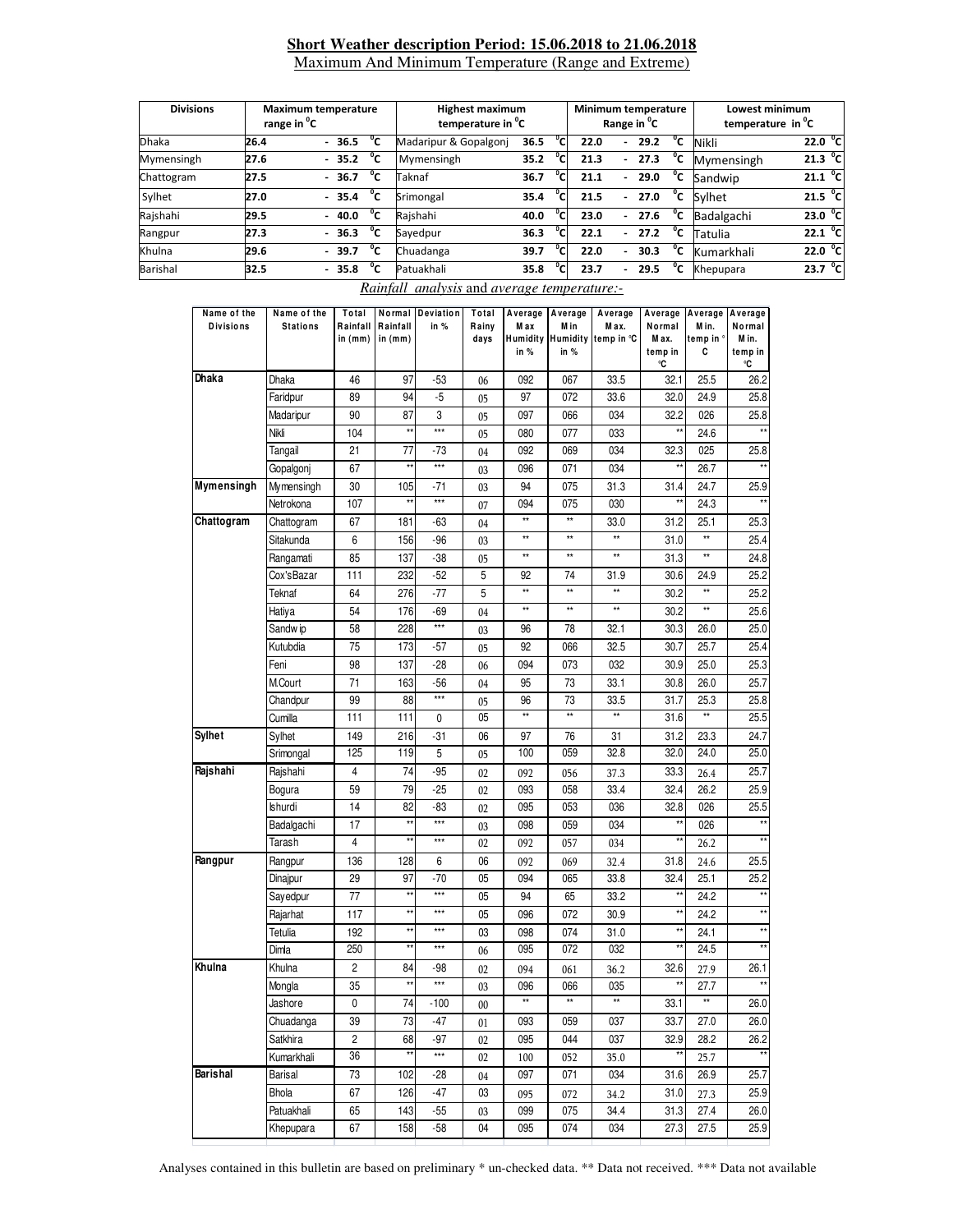

Spatial distribution of Rainfall (mm). Period (15-06-2018 to 21-06-2018)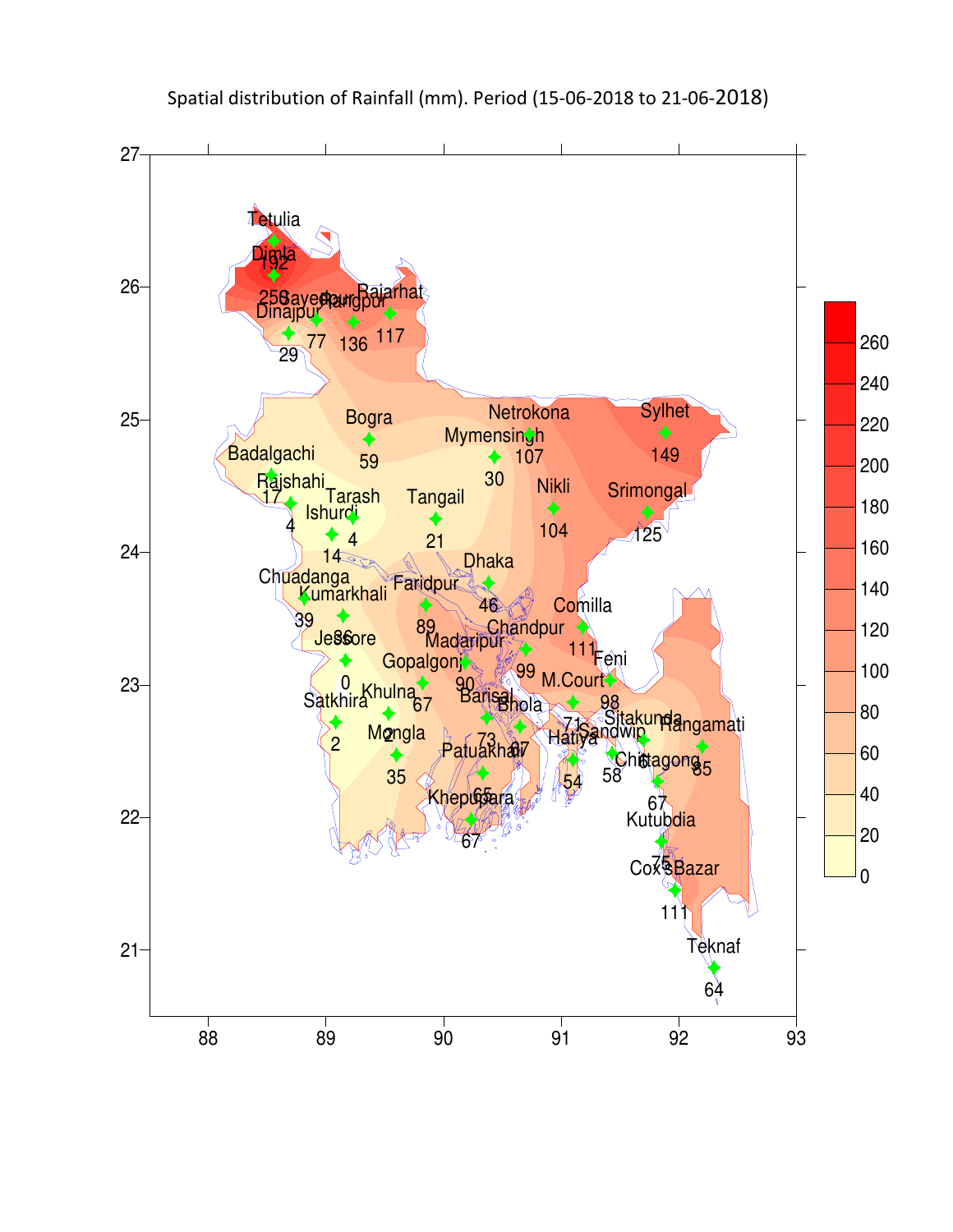



# গণপ্রজাতন্ত্রী বাংলাদেশ সরকার বাংলাদেশ আবহাওয়া অধিদপ্তর কৃষি আবহাওয়া মহাশাখা আবহাওয়া ভবন, ই-২৪, আগারগাঁও, ঢাকা-১২০৭। www.bmd.gov.bd

এজিএম-২৩.০৯.০০০০.০৩৫.৫১.০১১.১৮.২৫

তারিখ: ২৪-০৬-২০১৮ খ্রিঃ

# পূর্বাভাসের সময়কাল: ২৪-০৬-২০১৮ থেকে ৩০-০৬-২০১৮

Spatial distribution of Rainfall (mm) Period (15-06-2018 to 21-06-2018)



Simulated Rainfall (mm) (WRF model) Period (24-06-2018 to 30-06-2018)



00120140

Extended outlook for accumulative rainfall (mm) Period 01-07-2018 to 07-07-2018)



1 5 10 20 30 40 50 60 70 80 100120140160180

# প্ৰধান বৈশিষ্ট্য সমূহঃ-

গত সপ্তাহে দেশের দৈনিক উজ্জ্বল সূর্যকিরণ কালের গড় ৩.৫২ ঘন্টা ছিল । গত সপ্তাহে দেশের দৈনিক বাষ্পীভবনের গড় ৩.৬৮ মিঃ মিঃ ছিল।

# আবহাওয়ার পূর্বাভাসঃ- ২৪-০৬-২০১৮ থেকে ৩০-০৬-২০১৮ ইং পর্যন্ত।

এ সপ্তাহে দৈনিক উজ্জ্বল সূর্য কিরণ কাল ৪.৫০ থেকে ৫.৫০ ঘন্টার মধ্যে থাকতে পারে ।

আগামী সপ্তাহের বাষ্পীভবনের দৈনিক গড় ৩.০০ মিঃ মিঃ থেকে ৪.০০ মিঃ মিঃ থাকতে পারে।

- লঘুচাপের বর্ধিতাংশ বিহার থেকে গাঙ্গেয় পশ্চিমবঙ্গ হয়ে উত্তর-পশ্চিম বঙ্গোপসাগর পর্যন্ত বিস্তৃত রয়েছে। দক্ষিণ-পশ্চিম মৌসুমী বায়ু বাংলাদেশের দক্ষিণাঞ্চলের উপর সক্রিয় ও অন্যত্র মোটামুটি সক্রিয় এবং উত্তর বঙ্গোপসাগরে মাঝারী থেকে প্রবল অবস্থায় বিরাজ করছে।
- এ সময়ে সক্রিয় দক্ষিণ-পশ্চিম মৌসুমী বায়ুর প্রভাবে দেশের অধিকাংশ স্থানে অস্থায়ী দমকা অথবা ঝড়ো হাওয়াসহ মাঝারি (১১-২২ মিঃ মিঃ/দিন) থেকে মাঝারি ধরনের ভারী (২৩-৪৩ মিঃ মিঃ/দিন) বৃষ্টি/বজ্রবৃষ্টি হতে পারে। সেই সাথে দেশের কোথাও কোথাও ভারী (৪৪-৮৮ মিঃমিঃ/দিন) থেকে অতিভারী (>৮৮ মিঃমিঃ/দিন) বর্ষণ হতে পারে।
- এ সময়ে সারাদেশের দিন ও রাতের তাপমাত্রা সামান্য হ্রাস পেতে পারে।

**Amonach** 

(কাওসার পারভীন) উপপরিচালক কৃষি আবহাওয়া মহাশাখা টেলিফোন: ৯১৪৩৭০৩ (অফিস)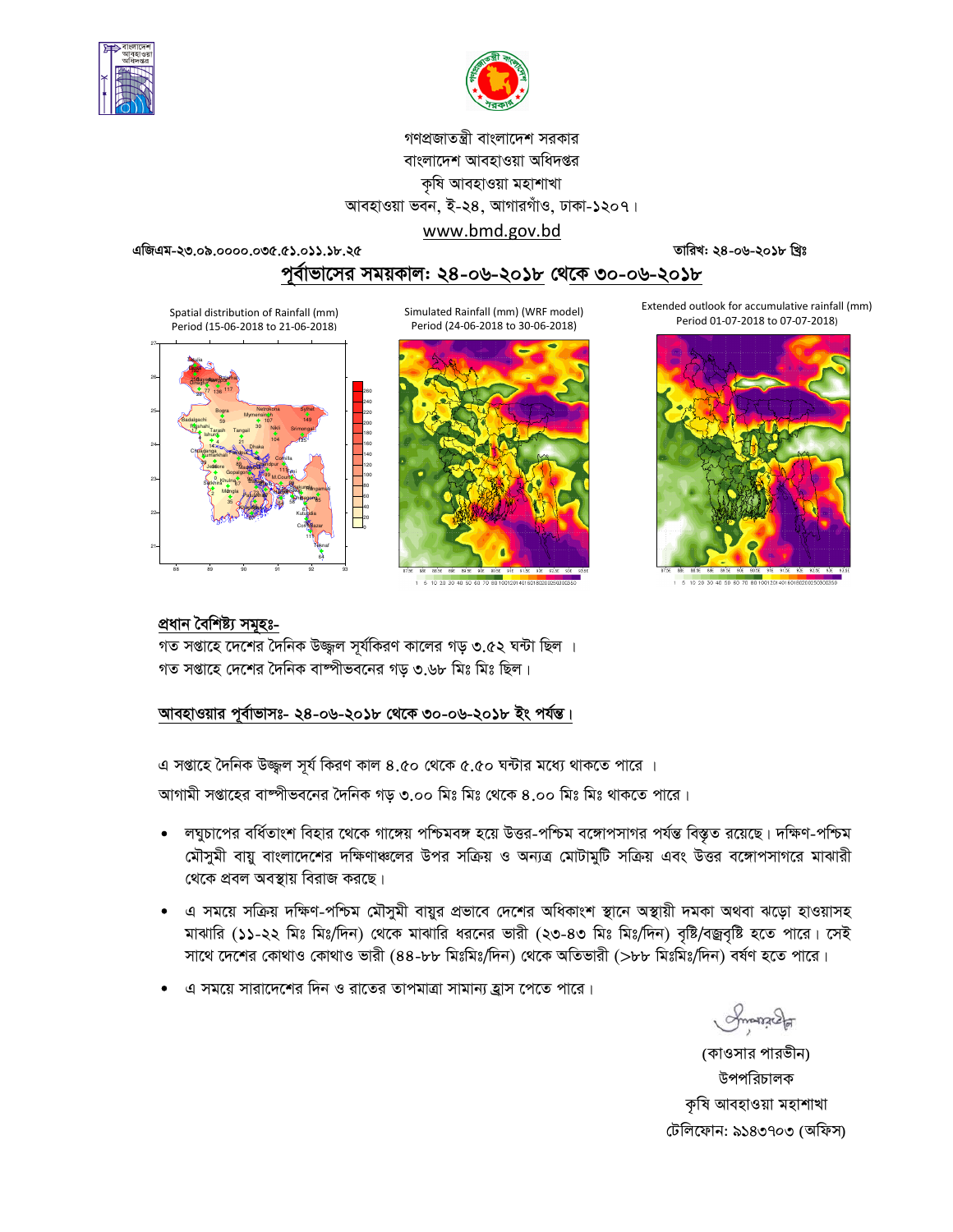# সংক্ষিপ্ত আবহাওয়া বিবরণী, সময়: ১৫-০৬-২০১৮ থেকে ২১-০৬-২০১৮

| বিভাগ     |      |         | সর্বোচ্চ তাপমাত্রার পরিসর | সৰ্বোচ্চ তাপমাত্ৰা ° সেঃ |                     |      |                          |      | সর্বনিম তাপমাত্রার পরিসর <sup>8</sup> সেঃ |           | সর্বনিম্ন তাপমাত্রা °সেঃ |
|-----------|------|---------|---------------------------|--------------------------|---------------------|------|--------------------------|------|-------------------------------------------|-----------|--------------------------|
| ঢাকা      | ২৬.৪ |         | - ৩৬.৫ ° সেঃ              | মাদারীপর                 | ৩৬.৫ °সেঃ           | ২২.০ | $\overline{a}$           | ২৯.২ | $^{\circ}$ সেঃ                            | নিকলী     | ২২.০ ° সেঃ               |
| ময়মনসিংহ | ২৭.৬ |         | $-$ ৩৫.২ $^{\circ}$ সেঃ   | ময়মনসিংহ                | ৩৫.২ ° সেঃ          | ৩.৫২ | $\overline{\phantom{a}}$ | ২৭.৩ | $^{\circ}$ সেঃ                            | ময়মনসিংহ | ২১.৩ ° সেঃ               |
| চউগ্ৰাম   | ২৭.৫ | -৩৬.৭   | $^{\circ}$ সেঃ            | টেকনাফ                   | ৩৬.৭ ° সেঃ          | 3.2  | $\sim$                   | ২৯.০ | $^{\circ}$ সেঃ                            | সন্দ্বীপ  | ২১.১ ° সেঃ               |
| সিলেট     | ২৭.০ | - ৩৫.৪  | $^{\circ}$ সেঃ            | শ্ৰীমঙ্গল                | ৩৫.৪ $^{\circ}$ সেঃ | ১.৫  | $\sim$                   | ২৭.০ | $^{\circ}$ সেঃ                            | সিলেট     | $\overline{32.6}$ ° সেঃ  |
| রাজশাহী   | ২৯.৫ | - 80.0  | $^{\circ}$ সেঃ            | রাজশাহী                  | 80.0 ° గ్యా         | ২৩.০ | $\overline{\phantom{0}}$ | ২৭.৬ | $^{\circ}$ সেঃ                            | বদলগাছী   | ২৩.০ $^{\circ}$ সেঃ      |
| রংপুর     | ২৭.৩ | - ৩৬.৩  | $^{\circ}$ সেঃ            | সৈয়দপুর                 | ৩৬.৩ ° সেঃ          | ২২.১ | $\overline{\phantom{0}}$ | ২৭.২ | $^{\circ}$ সেঃ                            | তেঁতলিয়া | ২২.১ ° সেঃ               |
| খুলনা     | ২৯.৬ |         | <u>- ৩৯.৭</u> ° সেঃ       | চয়াডাঙ্গা               | <b>৩৯.৭</b> ° সেঃ   | ২২.০ | $\sim$                   | ৩০.৩ | $^{\circ}$ সেঃ                            | কমারখালী  | ২২.০ ° সেঃ               |
| বরিশাল    | ৩২.৫ | $-96.5$ | $^{\circ}$ সেঃ            | পটুয়াখালী               | ৩৫.৮ ° সেঃ          | ২৩.৭ | $\sim$                   | ২৯.৫ | $^{\circ}$ সেঃ                            | খেপুপাড়া | ২৩.৭ $^{\circ}$ সেঃ      |

# <u> বৃষ্টিপাত বিশ্লেষন এবং স্বাভাবিক তাপমাত্ৰা :</u>

| বিভাগের নাম      | স্টেশনের নাম | মোট<br>বৃষ্টিপাত<br>(মিঃমিঃ) | ষাভাবিক<br>বৃষ্টিপাত<br>(মিঃমিঃ) | বিছ্যুতি $(\%)$ | মোট<br>বৃষ্টিশাতের<br>দিন | সৰ্বোচ্চ গড<br>আৰ্দ্ৰতা<br>( %) | সর্বোনিম্ন<br>আৰ্দ্ৰতা<br>( %) | গড সৰ্বোচ্চ<br>তাপমাত্রা<br>( ডিগ্ৰী সেঃ) | গড<br>ষভাবিক<br>তাপমাত্রা<br>(ডিগ্ৰী<br>(সঃ) | সৰ্বনিম্ন<br>গড<br>তাপমাত্রা<br>(ডিগ্ৰী<br>(সঃ) | সৰ্বনিম্ন<br>ষাভাবিক<br>গড়<br>তাপমাত্রা(<br>ডিগ্ৰী সেঃ) |  |
|------------------|--------------|------------------------------|----------------------------------|-----------------|---------------------------|---------------------------------|--------------------------------|-------------------------------------------|----------------------------------------------|-------------------------------------------------|----------------------------------------------------------|--|
| ঢাকা             | ঢাকা         | 8 <sub>0</sub>               | ৯৭                               | -৫৩             | ০৬                        | ০৯২                             | ০৬৭                            | 0.0C                                      | ৩২.১                                         | ২৫.৫                                            | ২৬.২                                                     |  |
|                  | করিদপুর      | ৮৯                           | ৯৪                               | - $\sigma$      | o¢                        | ৯৭                              | ०१२                            | 9.9                                       | ৩২.০                                         | ২ $8.5$                                         | ২৫.৮                                                     |  |
|                  | মাদারীপুর    | ৯০                           | ৮৭                               | $\mathcal{O}$   | o¢                        | ০৯৭                             | ০৬৬                            | $\circ$                                   | ৩২.২                                         | ০২৬                                             | ২৫.৮                                                     |  |
|                  | নিকলী        | 508                          | $\ast$ $\ast$                    | ***             | o¢                        | obo                             | ०११                            | ೦೦೦                                       | $\ast\ast$                                   | ২ $8.8$                                         | $* *$                                                    |  |
|                  | টাঙ্গাইল     | ২১                           | ۹۹                               | - 90            | $\circ$ 8                 | ০৯২                             | ০৬৯                            | $\circ$                                   | ৩২.৩                                         | ০২৫                                             | ২৫.৮                                                     |  |
|                  | গোপালগজ্ঞ    | ৬৭                           | $**$                             | ***             | ০৩                        | ০৯৬                             | ०१১                            | $\circ$                                   | $**$                                         | ২৬. ৭                                           | **                                                       |  |
| ময়মনসিংহ        | ময়মনসিংহ    | ৩০                           | ১০৫                              | -95             | ০৩                        | ৯৪                              | ०१৫                            | ৩১.৩                                      | 05.8                                         | २8.१                                            | ২৫.৯                                                     |  |
|                  | নেত্ৰকোনা    | 509                          | $\ast$ $\ast$                    | ***             | o٩                        | $\circ$ ৯8                      | ०१৫                            | $\circ \circ \circ$                       | $\pm$ $\pm$                                  | ২৪.৩                                            | $\ast$ $\ast$                                            |  |
| চট্টগ্রাম        | চট্ৰগ্ৰাম    | ৬৭                           | ১৮১                              | -৬৩             | 08                        | $**$                            | $**$                           | 0.0                                       | ৩১.২                                         | ২৫.১                                            | ২৫.৩                                                     |  |
|                  | সীতাকুন্ড    | ৬                            | ১৫৬                              | -৯৬             | ০৩                        | $* *$                           | $**$                           | **                                        | ৩১.০                                         | **                                              | 20.8                                                     |  |
|                  | রাঙ্গামাটি   | ৮৫                           | 509                              | -06             | o¢                        | **                              | $**$                           | $**$                                      | ৩১.৩                                         | $\ast\ast$                                      | 28.5                                                     |  |
|                  | কক্সবাজার    | ددد                          | ২৩২                              | -02             | ¢                         | ৯২                              | ۹8                             | ৩১.৯                                      | ৩০.৬                                         | ২ $8.5$                                         | ২৫.২                                                     |  |
|                  | টেকনাফ       | ৬৪                           | ২৭৬                              | $-99$           | $\pmb{\mathfrak{C}}$      | $**$                            | $**$                           | $\ast$ $\ast$                             | ৩০.২                                         | $\ast$ $\ast$                                   | ২৫.২                                                     |  |
|                  | হাতিয়া      | $Q$ 8                        | ১৭৬                              | -৬৯             | ο8                        | **                              | $\ast$ $\ast$                  | $**$                                      | ৩০.২                                         | $**$                                            | ২৫.৬                                                     |  |
|                  | সন্দ্বীপ     | <b>Gb</b>                    | ২২৮                              | $***$           | ০৩                        | ৯৬                              | ٩b                             | ৩২.১                                      | 0.00                                         | ২৬.০                                            | ২৫.০                                                     |  |
|                  | কুতুবদীয়া   | 90                           | 590                              | -৫ ዓ            | o¢                        | ৯২                              | ০৬৬                            | ৩২.৫                                      | ৩০.৭                                         | ২৫.৭                                            | ২৫.৪                                                     |  |
|                  | ফেনী         | ৯৮                           | 509                              | -২৮             | ০৬                        | ০৯৪                             | ০৭৩                            | ০৩২                                       | ৩০.৯                                         | ২৫.০                                            | ২৫.৩                                                     |  |
|                  | মাইজদী কোর্ট | ۹১                           | ১৬৩                              | -৫৬             | $\circ$ 8                 | ৯৫                              | ৭৩                             | 00.5                                      | 00.b                                         | ২৬.০                                            | ২৫.৭                                                     |  |
|                  | চাঁদপুর      | ৯৯                           | ${\tt b} {\tt b}$                | ***             | o¢                        | ৯৬                              | ৭৩                             | 0.0                                       | ৩১.৭                                         | ২৫.৩                                            | ২৫.৮                                                     |  |
|                  | কুমিল্লা     | ددد                          | ددد                              | $\circ$         | o¢                        | $**$                            | $\ast$ $\ast$                  | $\ast$ $\ast$                             | ৩১.৬                                         | $**$                                            | ২৫.৫                                                     |  |
| সিলেট            | সিলেট        | ১৪৯                          | ২১৬                              | ده-             | ০৬                        | ৯৭                              | ৭৬                             | ৩১                                        | ৩১.২                                         | ২৩.৩                                            | २8.१                                                     |  |
|                  | শ্ৰীমঙ্গল    | ১২৫                          | ১১৯                              | ¢               | o¢                        | ১০০                             | ০৫৯                            | ৩২.৮                                      | ৩২.০                                         | ২8.०                                            | ২৫.০                                                     |  |
| বাজশা <b>ই</b> । | রাজশাহী      | 8                            | 98                               | -৯৫             | ০২                        | ০৯২                             | ০৫৬                            | 09.0                                      | ৩৩.৩                                         | ২৬.৪                                            | ২৫.৭                                                     |  |
|                  | বগুডা        | ৫৯                           | ৭৯                               | -২৫             | ०२                        | ০৯৩                             | oQb                            | 00.8                                      | ৩২. $8$                                      | ২৬.২                                            | ২৫.৯                                                     |  |
|                  | ঈশ্বরদী      | 58                           | ৮২                               | -৮৩             | ०२                        | ০৯৫                             | ০৫৩                            | ০৩৬                                       | ৩২.৮                                         | ০২৬                                             | ২৫.৫                                                     |  |
|                  | বদলগাষী      | 59                           | $\ast$ $\ast$                    | ***             | ০৩                        | ০৯৮                             | ০৫৯                            | $\circ$                                   | $**$                                         | ০২৬                                             | $\ast\ast$                                               |  |
|                  | তাডাশ        | 8                            | $**$                             | ***             | ०२                        | ০৯২                             | ०৫৭                            | $\circ$                                   | $**$                                         | ২৬.২                                            | **                                                       |  |
| রংপুর            | রংপুর        | ১৩৬                          | ১২৮                              | ৬               | ০৬                        | ০৯২                             | ০৬৯                            | 02.8                                      | ৩১.৮                                         | ২৪.৬                                            | 20.0                                                     |  |
|                  | দিনাজপুর     | ২৯                           | ৯৭                               | -90             | o¢                        | ০৯৪                             | ০৬৫                            | 00.b                                      | ৩২. $8$                                      | ২৫.১                                            | ২৫.২                                                     |  |
|                  | সৈয়দপুর     | ۹۹                           | $\pm$ $\pm$                      | $* * *$         | o¢                        | ৯৪                              | ৬৫                             | ৩৩.২                                      | $\ast$ $\ast$                                | ২৪.২                                            | $\ast$ $\ast$                                            |  |
|                  | রাজারহাট     | 339                          | $\ast$ $\ast$                    | $***$           | o¢                        | ০৯৬                             | ०१२                            | ৩০.৯                                      | $\ast$ $\ast$                                | ২৪.২                                            | $* *$                                                    |  |
|                  | ভেতুলিয়া    | ১৯২                          | $\ast$ $\ast$                    | ***             | ০৩                        | ০৯৮                             | 098                            | ৩১.০                                      | $\ast$ $\ast$                                | ২৪.১                                            | $* *$                                                    |  |
|                  | ডিমলা        | ২৫০                          | $\ast$ $\ast$                    | ***             | ০৬                        | ০৯৫                             | ०१२                            | ০৩২                                       | $\ast$ $\ast$                                | 28.0                                            | $\ast$                                                   |  |
| থুলনা            | থুলনা        | ২                            | b8                               | -96             | ০২                        | ০৯৪                             | ০৬১                            | ৩৬.২                                      | ৩২.৬                                         | ২৭.৯                                            | ২৬.১                                                     |  |
|                  | মংলা         | ৩৫                           | $\ast$ $\ast$                    | ***             | $\circ \circ$             | ০৯৬                             | ০৬৬                            | ০৩৫                                       | $\pm$ $\pm$                                  | २१.१                                            | $\pm$ $\pm$                                              |  |
|                  | যশোর         | $\circ$                      | 98                               | -১০০            | $\circ$                   | $**$                            | $\ast$ $\ast$                  | $\ast$ $\ast$                             | ৩৩.১                                         | $*\ast$                                         | ২৬.০                                                     |  |
|                  | চুয়াডাঙ্গা  | ৩৯                           | ৭৩                               | $-89$           | ০১                        | ০৯৩                             | ০৫৯                            | ०७१                                       | 00.9                                         | ২৭.০                                            | ২৬.০                                                     |  |
|                  | সাতক্ষীরা    | ২                            | ৬৮<br>$\pm$ $\pm$                | -৯৭             | ০২                        | ০৯৫                             | 088                            | 009                                       | ৩২.৯<br>$\pm$ $\pm$                          | ২৮.২                                            | ২৬.২<br>$\ast$ $\ast$                                    |  |
| ববিশাল           | কুমারখালী    | ৩৬                           |                                  | $***$           | ০২                        | 500                             | ০৫২                            | 0.90                                      |                                              | ২৫.৭                                            |                                                          |  |
|                  | বরিশাল       | ৭৩                           | ১০২                              | -২৮             | $\circ 8$                 | ০৯৭                             | ०१১                            | $\circ$                                   | 0.6                                          | ২৬.৯                                            | ২৫.৭                                                     |  |
|                  | ভোলা         | ৬৭                           | ১২৬                              | $-89$           | ০৩                        | ০৯৫                             | ०१२                            | ৩৪.২                                      | ৩১.০                                         | ২৭.৩                                            | ২৫.৯                                                     |  |
|                  | পটুয়াথালী   | ৬৫                           | ১৪৩                              | -৫৫             | ০৩                        | ০৯৯                             | ०१৫                            | 08.8                                      | ৩১.৩                                         | 29.8                                            | ২৬.০                                                     |  |
|                  | খেপুপাড়া    | ৬৭                           | ১৫৮                              | -৫৮             | $\circ$ 8                 | ০৯৫                             | 098                            | $\circ$                                   | ২৭.৩                                         | ২৭.৫                                            | ২৫.৯                                                     |  |

N.B .Analyses contained in this bulletin are based on preliminary \* un-checked data. \*\* Data not received. \*\*\* Data not available.